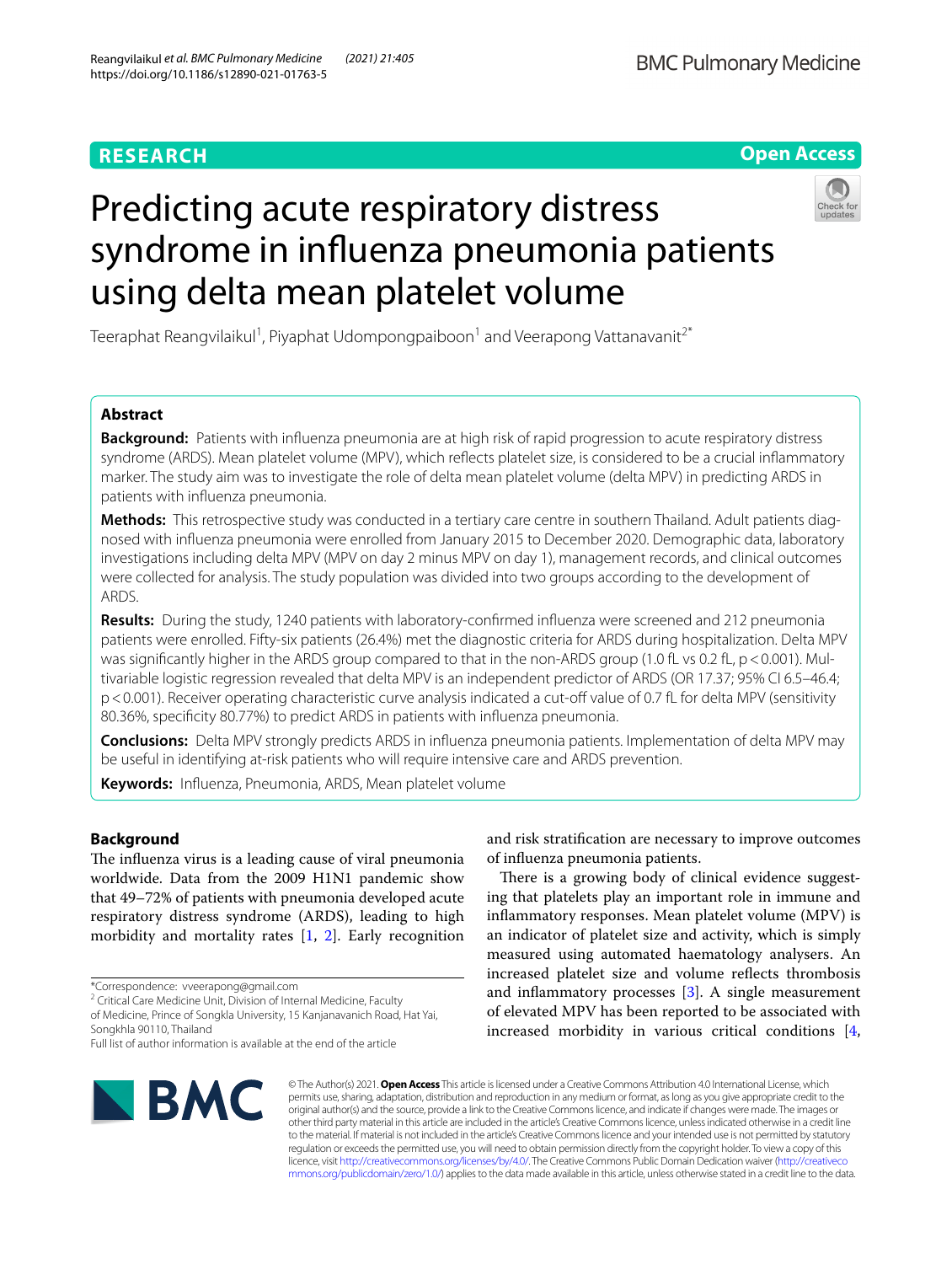[5\]](#page-6-4). Moreover, changes in MPV have been reported as a dynamic parameter that is associated with poor outcome in critically ill patients and pneumonia patients [[6,](#page-6-5) [7](#page-6-6)]. However, the MPV changes or delta MPV discussed in previous studies have diferent defnitions, both in terms of timing and cut off  $[6, 7]$  $[6, 7]$  $[6, 7]$  $[6, 7]$ . To our knowledge, there is little data on delta MPV in prediction of ARDS in patients with infuenza pneumonia.

The aim of our study was to investigate the predictive value of MPV change or delta MPV in the development of ARDS in patients with infuenza pneumonia.

# **Methods**

# **Study population and design**

This retrospective study was conducted using a health information system database of patients admitted to wards or the medical intensive care unit (ICU) of Songklanagarind Hospital (a university-afliated, 800-bed tertiary hospital in southern Thailand) between January 2015 and December 2020.

Patients were included if they had been admitted with pneumonia and had infuenza infection. Patients were excluded from this study if they were younger than 18 years old, had initial presentation of ARDS, or inadequate complete blood cell count data. The protocol of this study was approved by the ethics committee of the Faculty of Medicine, Prince of Songkla University (EC number: 63-482-14-1). The requirement for informed consent was waived due to the retrospective nature of the study.

## **Data collection**

The study participants' epidemiologic and clinical data were obtained from the electronic medical record. The data included age, sex, height, body weight, comorbid conditions, illness severity scores, laboratory values, respiratory intervention and clinical outcomes. Complete blood cell counts including MPV values were determined using an automated haematology analyser (XT-1800i, Sysmex Corporation, Japan).

# **Defnitions**

Infuenza infection was confrmed by a positive result from one of the following tests: rapid antigen test, or nucleic reverse transcriptase polymerase chain reaction (RT-PCR) from nasopharyngeal swab, throat swab, sputum or bronchoalveolar lavage.

Pneumonia was defned as the presence of at least one of the following: fever (body temperature  $>$  38.2  $^{\circ}$ C) or hypothermia (temperature<35.0 °C), new cough with or without sputum production, dyspnoea or altered breathing sound on auscultation, or presence of new chest radiographic infiltrates  $[8, 9]$  $[8, 9]$  $[8, 9]$ . ARDS was diagnosed according to the Berlin defnition: acute onset within 1 week, bilateral lung opacities, no evidence of cardiac failure-related hydrostatic oedema by echocardiography, and  $PaO<sub>2</sub>/FiO<sub>2</sub>$ ratio<300 mm Hg with positive end-expiratory pressure  $(PEEP) \ge 5$  cm H<sub>2</sub>O [[10\]](#page-6-9).

Illness severity was determined using acute physiology and chronic health evaluation II (APACHE II) [\[11](#page-6-10)], sequential organ failure assessment (SOFA) score [\[12](#page-6-11)], national early warning score (NEWS) [\[13\]](#page-6-12), CURB-65 (confusion, urea>7 mmol/L, respiratory rate≥30/min, blood pressure [systolic<90 mm Hg or diastolic≤60 mm Hg], and age  $\geq 65$  years) pneumonia severity score [\[14](#page-6-13)], and pneumonia severity index (PSI) [[15\]](#page-6-14). All components of the variables of APACHE II, SOFA, NEWS, CURB-65 and PSI were recorded, capturing the highest and lowest value during the frst 24 h of hospital admission (Additional fle [1](#page-5-0)).

Day 1 was defned as the interval from admission to 5:00 am the next day; all other days were calendar days from 5:00 am to 4.59 am.

Delta MPV was defned as MPV on day 2 minus MPV on day 1. Two sets of CBC were selected to determine delta MPV, the frst one at the time of admission, and the second one on the next calendar day when blood samples are routinely taken at 6 am. MPV/platelet count ratio (MPR) was defned as MPV (fL)/platelet count  $(^{4}10^{9}/L) \times 100\%$ .

## **Statistical analysis**

The sample size was determined using sample size estimation for diagnostic test studies [[16\]](#page-6-15). Estimating that 30% of infuenza pneumonia patients have ARDS, we calculated that a sample size of 205 would provide 95% confdence with 80% power to detect a diference of 10% from the presumptive value of 80% for sensitivity.

The data were tested for normality using the Shapiro-Wilk test. Categorical data are expressed as percentages. Continuous data are shown as mean $\pm$ standard deviation or median with minimum and maximum interquartile range (IQR), depending on the distribution of the data. Continuous variables and proportions were compared between groups using Student's *t*-test or the Mann– Whitney *U* test and chi-square tests, respectively.

We assessed the association between clinical characteristics and ARDS using multivariable logistic regression analysis. Variables that were associated with ARDS (*P*<0.2) were introduced into a multiple logistic regression model after testing for association. Collinearity between variables was excluded before modelling. Odds ratios (ORs) and their 95% confdence intervals (CIs) were used to identify the signifcant independent factors infuencing ARDS.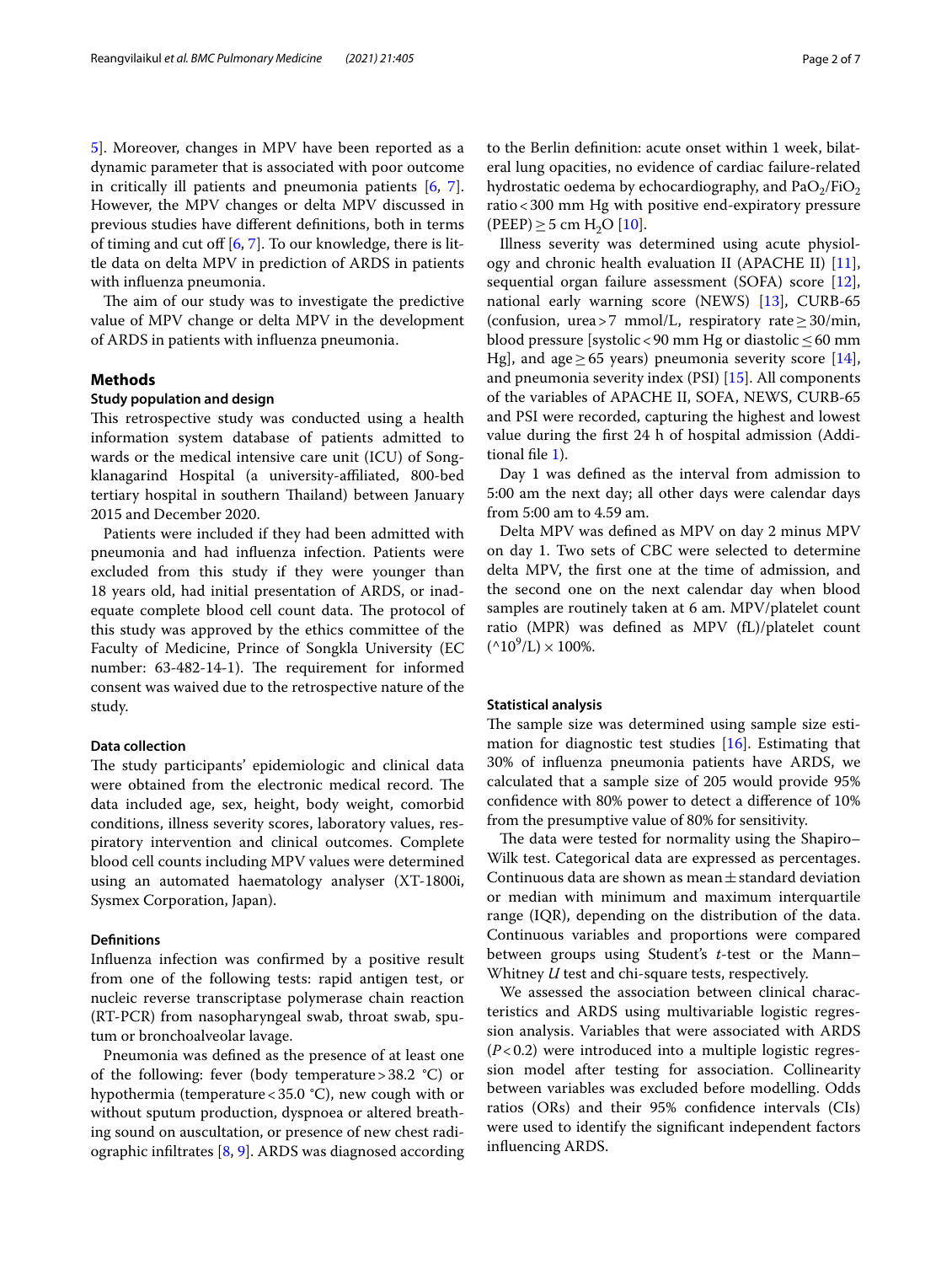Afterwards, a receiver operating characteristic (ROC) curve and a calculated corresponding area under the ROC curve (AUROC) of delta MPV and selected variables were constructed. The Youden index was introduced to select the best cut-off values of delta MPV with the best sensitivity, specificity, positive likelihood ratio  $(LR+)$ , and negative likelihood ratio (LR-) for predicting ARDS. Two-tailed values of *P*<0.05 were deemed statistically signifcant. All statistical analyses were computed using STATA version 16 (StataCorp, College station TX, USA).

# **Results**

# **Patient characteristics**

Of 1240 patients with a positive test for infuenza between January 2015 and December 2020, 212 were enrolled in the study (Fig. [1\)](#page-2-0). The median (interquartile range, IQR) patient age was 71 (59–79) years, and 110 (51.9%) were female. The median SOFA score was 2  $(1-3)$  and the median APACHE II score was 12 (8-15). The most common type of influenza was influenza A (80.7%). Overall, in-hospital mortality was 9%.

<span id="page-2-0"></span>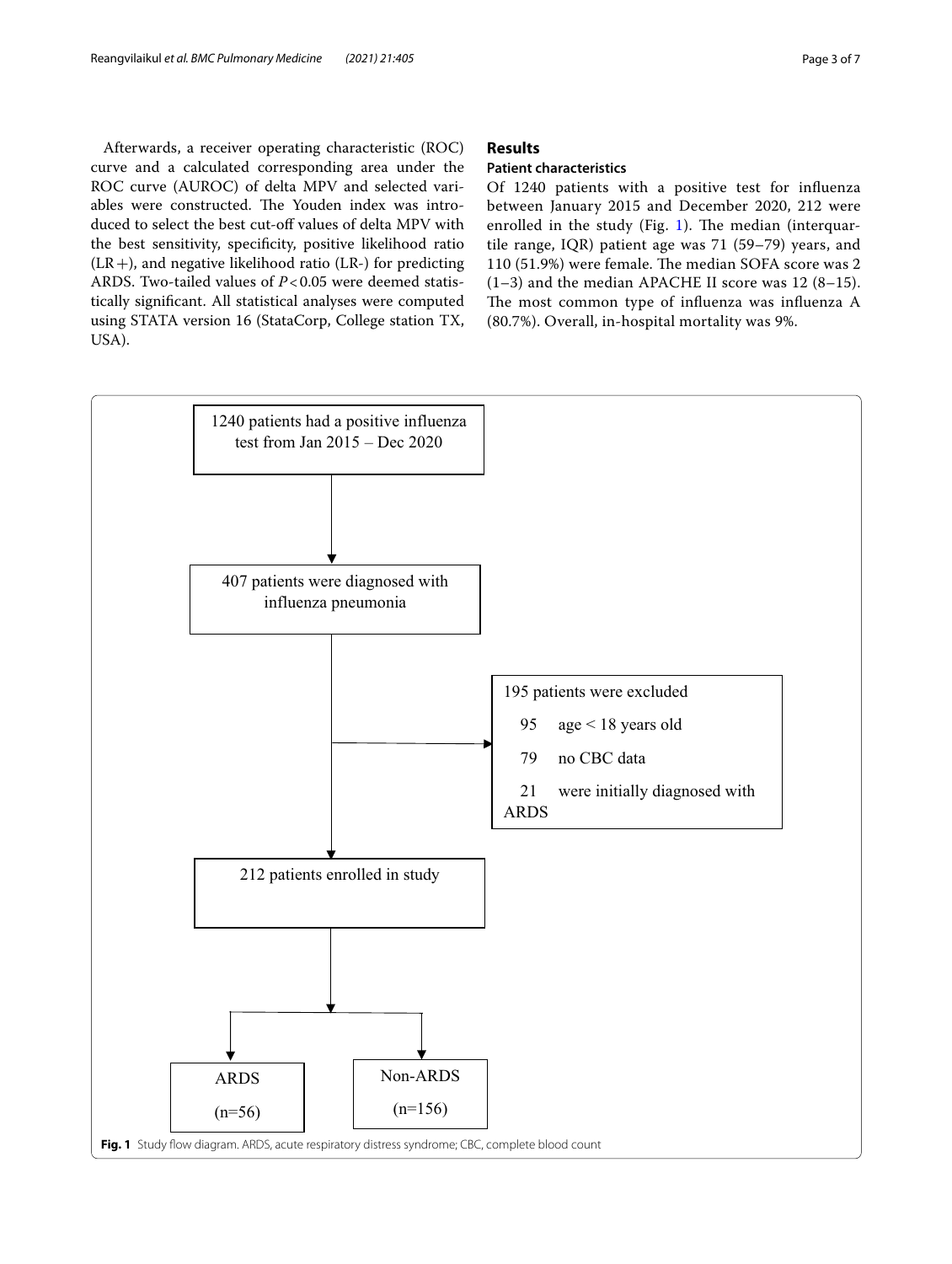| <b>Variables</b>                                                        | Total ( $n = 212$ ) | <b>Diagnosis</b>    |                        | p value |
|-------------------------------------------------------------------------|---------------------|---------------------|------------------------|---------|
|                                                                         |                     | ARDS ( $n = 56$ )   | Non-ARDS ( $n = 156$ ) |         |
| Demographic data                                                        |                     |                     |                        |         |
| Sex (female)                                                            | 110 (51.9)          | 28 (50)             | 82 (52.6)              | 0.742   |
| Age (years)                                                             | 71 (59-79)          | 74 (64.25-83)       | 70 (58-78.75)          | 0.069   |
| Underlying diseases                                                     |                     |                     |                        |         |
| Diabetes mellitus                                                       | 57 (26.9)           | 16 (28.6)           | 41(26.3)               | 0.740   |
| Hypertension                                                            | 79 (37.3)           | 25 (44.6)           | 54 (34.6)              | 0.183   |
| History of malignancy                                                   | 25 (11.8)           | 4(7.1)              | 21(13.5)               | 0.209   |
| Immunosuppression                                                       | 15(7.1)             | $\mathbf{0}$        | 15(9.6)                | 0.016   |
| Chronic kidney disease                                                  | 28 (13.2)           | 10(17.9)            | 18(11.5)               | 0.231   |
| Coronary artery disease                                                 | 20(9.4)             | 6(10.7)             | 14(9)                  | 0.702   |
| Stroke                                                                  | 21(9.9)             | 7(12.5)             | 14(9)                  | 0.449   |
| Cirrhosis                                                               | 11(5.2)             | 2(3.6)              | 9(5.8)                 | 0.525   |
| Chronic airway disease                                                  | 35 (16.5)           | 7(12.5)             | 28 (17.9)              | 0.346   |
| Congestive heart failure                                                |                     |                     |                        |         |
| Clinical data                                                           |                     |                     |                        |         |
| Charlson comorbidity index                                              | $2(1-4)$            | $2(1-4)$            | $2(1-4.75)$            | 0.297   |
| SOFA                                                                    | $2(1-3)$            | $3(2-4)$            | $2(1-3)$               | < 0.001 |
| <b>APACHE II</b>                                                        | $12(8-15)$          | 14 (12.0-18.75)     | $12(7-13)$             | < 0.001 |
| <b>NEWS</b>                                                             | $6(4-8)$            | $7(6-9)$            | $5(3-7)$               | < 0.001 |
| CURB-65                                                                 | $2(1-2)$            | $2(2-3)$            | $2(1-2)$               | < 0.001 |
| PSI                                                                     | 92 (74-107)         | 99.5 (87.25-108.75) | 88 (69-103.75)         | 0.006   |
| Influenza type                                                          |                     |                     |                        |         |
| Α                                                                       | 171 (80.7)          | 43 (76.8)           | 128 (82.1)             | 0.392   |
| Β                                                                       | 22 (19.8)           | 13(23.2)            | 28 (17.9)              | 0.256   |
| Test positive                                                           |                     |                     |                        |         |
| Rapid (IFA)                                                             | 120 (56.6)          | 25 (44.6)           | 61 (39.1)              | 0.031   |
| PCR                                                                     | 92 (43.4)           | 31(55.4)            | 95 (60.9)              | 0.035   |
| Haemoculture positive results                                           | 5/189               | 1/55                | 4/134                  | 0.650   |
| Sputum culture positive results                                         | 55/153              | 22/53               | 33/100                 | 0.297   |
| Interval between collection of CBC day 1 and 13 (7-17)<br>day 2 (hours) |                     | $12(7-16)$          | $13(7-18)$             | 0.338   |
| Laboratory results                                                      |                     |                     |                        |         |
| Hb level day 1 (g/dL)                                                   | 11.9 (10.0-13.47)   | 12.35 (9.68-13.42)  | 11.75 (10.12-13.47)    | 0.478   |
| WBC count day $1 (x 10^3/\mu L)$                                        | $9.66(6.6 - 13.1)$  | 10.74 (6.97-13.83)  | $9.2(6.34 - 12.74)$    | 0.024   |
| PMN (%)                                                                 | 78 (69-85)          | 79.1 (69-84.6)      | 77.7 (68.4-85.15)      | 0.871   |
| Lymphocytes (%)                                                         | 10.85 (6.17–17.85)  | $8.9(5.9 - 14.4)$   | $12(7-19.1)$           | 0.008   |
| Platelet count day 1 ( $\times$ 10 <sup>3</sup> /µL)                    | 214 (161.2-280)     | 220.96 (152.25-289) | 229.12 (162.25-280)    | 0.429   |
| MPV day 1 (fL)                                                          | $10(9.4 - 10.6)$    | 10.04 (9.45-10.4)   | 10.05 (9.4-10.6)       | 0.874   |
| MPR day 1                                                               | $4.64(3.4-6.3)$     | $5.12(3.27 - 6.64)$ | $4.5(3.37 - 6.29)$     | 0.512   |
| MPV day 2 (fL)                                                          | $10.5(9.9 - 11.1)$  | $11(10.3-11.5)$     | $10.3(9.6 - 10.9)$     | < 0.001 |
| MPR day 2                                                               | $5.22(3.8 - 7.2)$   | $6.41(4.45 - 8.36)$ | 4.85 (3.63-6.99)       | 0.002   |
| Delta MPV (fL)                                                          | $0.4(0.1-0.9)$      | $1.0(0.7-1.2)$      | $0.2(0-0.5)$           | < 0.001 |
| Outcomes                                                                |                     |                     |                        |         |
| Invasive mechanical ventilation                                         | 99 (46.7)           | 54 (96.4)           | 45 (28.8)              | < 0.001 |
| Length of hospital stay (days)                                          | $9(5-19)$           | 21 (12-32.75)       | $7(4-11)$              | < 0.001 |
| In-hospital mortality                                                   | 19(9)               | 15(26.8)            | 4(2.6)                 | < 0.001 |

# <span id="page-3-0"></span>**Table 1** Baseline characteristics of the patients according to diagnosis of ARDS

Data are presented as median (interquartile range) or n (%)

APACHE II, acute physiology and chronic health evaluation II; ARDS, acute respiratory distress syndrome; CURB-65, confusion, urea nitrogen, respiratory rate, blood pressure, 65 years of age and older; IFA, indirect fuorescent antibody; MPR, mean platelet count volume to platelet count ratio; MPV, mean platelet volume; NEWS, national early warning score; PCR, polymerase chain reaction; PMN, polymorphonuclear leukocytes; PSI, pneumonia severity index; SOFA, sequential organ failure assessment; WBC, white blood cells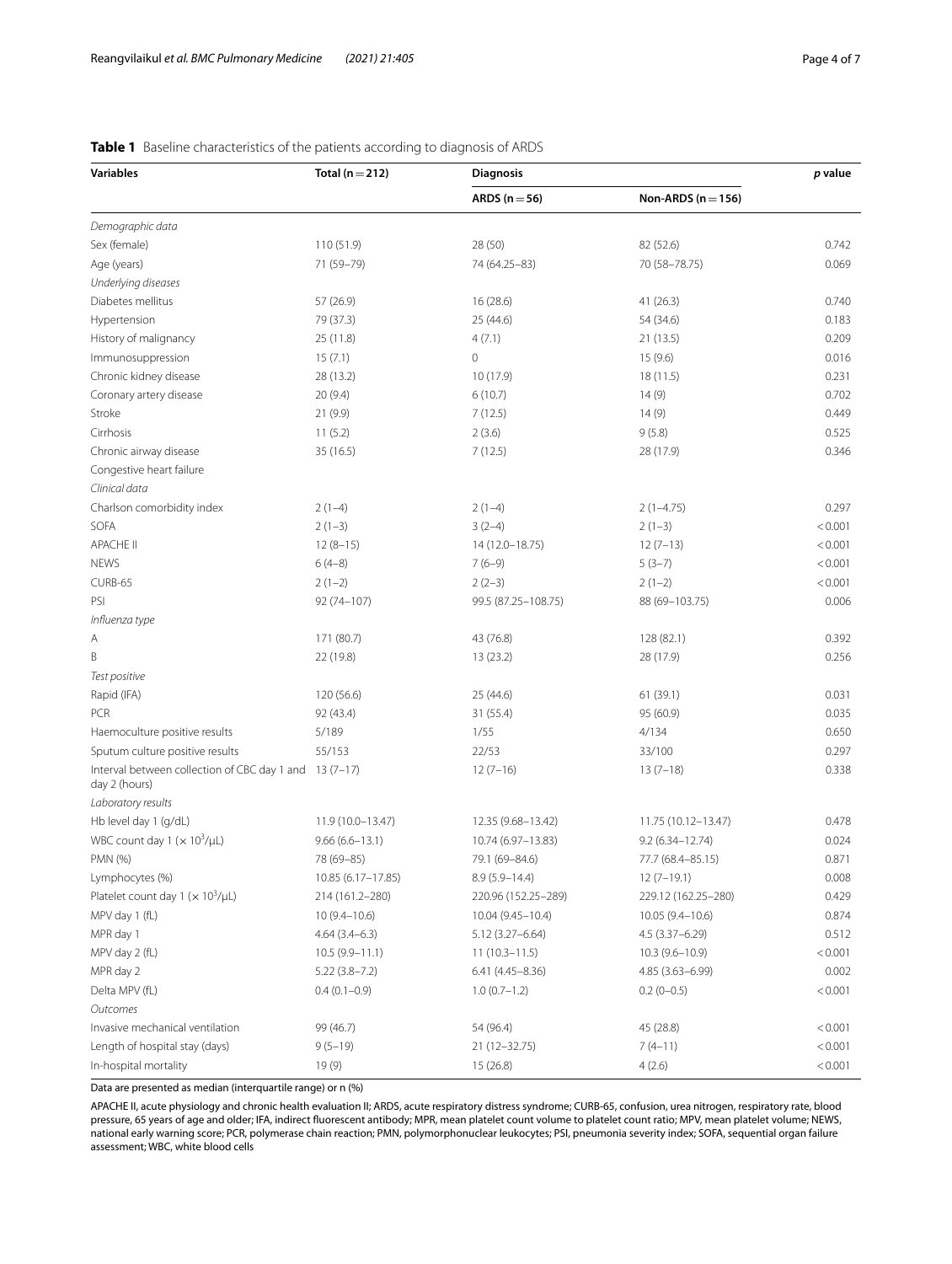

# <span id="page-4-0"></span>**Clinical characteristics between ARDS and non-ARDS groups**

The baseline demographic, clinical, and biochemical data of each group, stratifed according to ARDS, are presented in Table [1](#page-3-0). Of 212 pneumonia patients, 56 (26.4%) patients were diagnosed with ARDS. The median number of days from hospital admission to develop ARDS was 3 (1–6) days (Additional file [1\)](#page-5-0). Patients with ARDS had signifcantly higher severity scores, including SOFA score [3 (2-4) vs 2 (1-3), p<0.001], APACHE II score  $[14 (12-18.8) \text{ vs } 12 (7-13), \text{ p} < 0.001], \text{CURB-65 } [2 (2-3)$ vs 2 (1-2),  $p < 0.001$ ] and PSI [99.5 (87.2–108.8) vs 88  $(69-103.8)$ ,  $p=0.006$ , than the non-ARDS group. White blood cell count [10.7 (6.9–13.8) vs 9.2 (6.3–12.7)  $\times 10^3/$  $\mu$ L, p = 0.024], MPV on day 2 [11 (10.3–11.5) vs 10.3  $(9.6–10.9)$  fL, p < 0.001], MPR on day 2 [6.4 (4.4–8.4) vs 4.8 (3.6–6.9),  $p=0.002$ ] and delta MPV [1 (0.7–1.2) vs 0.2 (0–0.5) fL,  $p < 0.001$ ] were significantly higher in the ARDS group, whilst the percentage of lymphocytes was signifcantly lower in the ARDS group compared with

<span id="page-4-1"></span>

the non-ARDS group [8.9 (5.9–14.4) vs 12 (7–19.1), p=0.008]. Comparison of delta MPV between the two groups is shown in Fig. [2](#page-4-0). The ARDS group had a longer length of hospital stay and higher mortality rate [21 (12– 23.8) vs 7 (4-11) days,  $p < 0.001$ ; 26.8% vs 2.6%,  $p < 0.001$ ] (Table [1\)](#page-3-0).

## **Prediction of ARDS**

Multivariable logistic regression analysis revealed that delta MPV, APACHE II scores and CURB-65 are independent predictors of ARDS in patients with infuenza pneumonia (Table [2](#page-4-1)).

ROC curve analysis showed better performance of delta MPV than CURB-65 in predicting ARDS (AUROC 0.855 vs 0.696) (Fig. [3](#page-5-1)). A cut-of value of 0.7 fL for delta MPV (sensitivity 80.36%, specifcity 80.77%, LR+4.18, LR- 0.24) and  $\geq$  2 for CURB-65 (sensitivity 83.93%, specificity 42.95%,  $LR+1.47$ ,  $LR-0.37$ ) was used to predict ARDS in infuenza pneumonia patients.

# **Discussion**

To our knowledge, this study is the frst to investigate the association between ARDS and delta MPV in patients with infuenza pneumonia. Our results indicate that delta MPV after hospital admission is an independent predictor of ARDS occurrence. In addition, delta MPV had greater predictive value than the well-known pneumonia severity score, CURB-65.

A recent study showed that changing values of MPV are associated with poor outcome in pneumonia. Lee et al. [[6\]](#page-6-5) reported that an increase in MPV on day 2, 3, 4 and discharge was associated with mortality in ICU patients with pneumonia. Gorelik et al. [\[17\]](#page-6-16) revealed that a rise in mean platelet volume from admission to hospital discharge in pneumonia patients predicts the need for invasive mechanical ventilation and in-hospital mortality. However, using MPV at discharge may not provide advantages in ARDS prediction. According to our results, ARDS occurred on day 3 after admission on average.

| <b>Characteristic</b> | Crude OR (95% CI)     | р       | Adjusted OR (95% CI)   | Р       |
|-----------------------|-----------------------|---------|------------------------|---------|
| <b>SOFA</b>           | 1.402 (1.186-1.656)   | < 0.001 | 1.023 (0.786-1.332)    | 0.865   |
| <b>APACHE II</b>      | 1.158 (1.086-1.234)   | < 0.001 | 1.137 (1.023-1.263)    | 0.017   |
| <b>NEWS</b>           | 1.245 (1.117–1.388)   | < 0.001 | 1.053 (0.895-1.238)    | 0.533   |
| CURB-65               | 2.028 (1.365-3.012)   | < 0.001 | 2.095 (1.159-3.787)    | 0.014   |
| PSI                   | 1.015 (1.004-1.026)   | 0.007   | $0.984(0.963 - 1.004)$ | 0.116   |
| Delta MPV             | 14.476 (6.261-33.469) | < 0.001 | 17.374 (6.501-46.432)  | < 0.001 |
| MPR day 2             | 1.026 (0.986-1.068)   | 0.202   |                        |         |

APACHE II, acute physiology and chronic health evaluation II; ARDS, acute respiratory distress syndrome; CURB-65, confusion, urea nitrogen, respiratory rate, blood pressure, 65 years of age and older; MPR, mean platelet count volume to platelet count ratio; MPV, mean platelet volume; NEWS, national early warning score; PSI, pneumonia severity index; SOFA, sequential organ failure assessment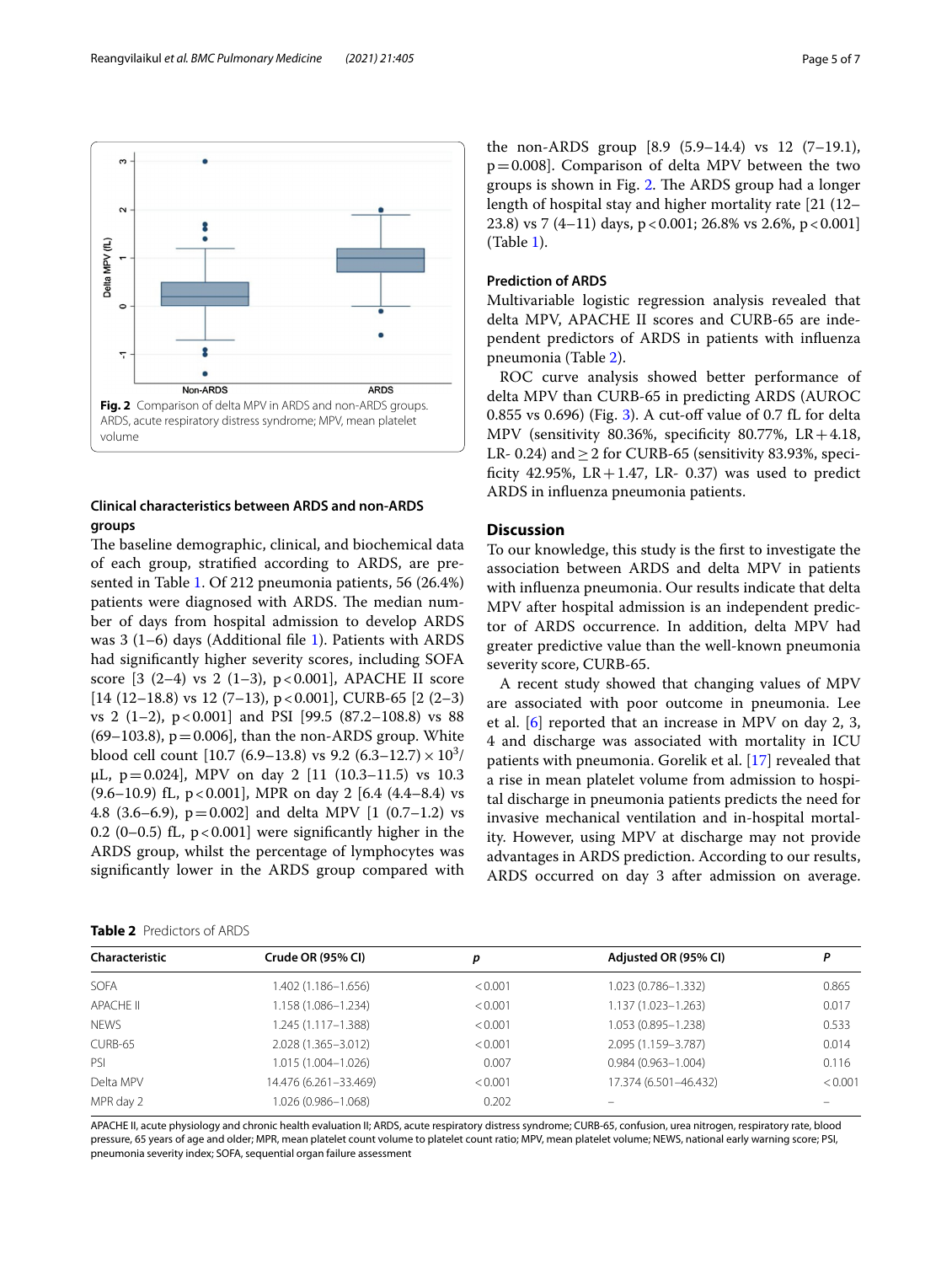<span id="page-5-1"></span>Useful predictor parameters should be obtained before this timepoint.

The single values of MPV on day 1 or day 2 did not differ signifcantly between the two groups. Our results support a previous meta-analysis that suggested that initial values of MPV may not be useful as a prognostic marker of mortality in critically ill patients [[18](#page-6-17)].

In addition to delta MPV, MPR on day 1 was reported as a predictor of severe pneumonia in coronavirus disease 2019 (COVID-19) patients [[19\]](#page-6-18). In our study, only MPR on day 2 was signifcantly higher in the ARDS group, but was not associated with ARDS in the univariable analysis. A recent study showed that delta MPV between the frst and the third day of hospitalization predicts mortality in COVID-19 patients [\[20](#page-6-19)].

Delta MPV in our results was a better predictor of ARDS than other recognised pneumonia severity scores. This may be because these scores were developed from community-acquired pneumonia patients, mostly infected with bacteria, and were designed for mortality prediction [[14,](#page-6-13) [15\]](#page-6-14). However, CURB-65 may be benefcial in ARDS prediction.

Our data provided some useful epidemiological information. Pneumonia occurred in approximately 32.8% of patients with a positive infuenza test, and 26.4% of pneumonia patients developed ARDS. We found that infuenza A was more common than infuenza B, which is comparable to a previous study performed at the largest hospital in Thailand  $[21]$  $[21]$ . Influenza A causes more severe disease than infuenza B [[21,](#page-6-20) [22](#page-6-21)]. White blood cell counts in the ARDS group were signifcantly higher than in the non-ARDS group. Patients in the ARDS group had lower lymphocyte counts compared to the non-ARDS group. Our results are compatible with those from a study by Chen et al.  $[23]$  $[23]$  $[23]$  conducted during the severe acute respiratory syndrome (SARS) epidemic, which showed that ARDS patients tended to present with more severe lymphopenia and leukocytosis.

MPV refects the increasing production of platelets, which are involved in the complex pathogenesis of ARDS. This involves dysregulated coagulation and an excessive infammatory response mediated by cytokines released from platelet-activated ARDS processes [[24\]](#page-6-23). Antiplatelet therapy may be benefcial in halting the ARDS process [[25\]](#page-6-24).

Our results were used to develop the ARDS prediction tools for patients with infuenza pneumonia. If patients show delta MPV>0.7 or CURB-65 $\geq$ 2, the physician should pay careful attention to ARDS prevention. Our ventilator parameter data revealed an excessive tidal volume as an initial setting, and close monitoring was recommended for preventing ARDS [\[26\]](#page-6-25).

This study has some limitations. First, this is a singlecentre study, leading to limitations in the generalizability of the results. Second, due to the retrospective design, selection bias or missing data may have distorted the results. Third, we did not evaluate all possible causes of a rise in MPV, such as renal dysfunction [[27\]](#page-6-26). Further prospective studies on a larger patient population are required to establish the exact role of delta MPV in patients with infuenza pneumonia, either as a predictor of ARDS or for the evaluation of response to treatment.

# **Conclusions**

Delta MPV strongly predicted ARDS in patients with influenza pneumonia. Patients with delta  $MPV > 0.7$ should receive ARDS prevention interventions.

#### **Abbreviations**

APACHE II: Acute physiology and chronic health evaluation II; ARDS: Acute respiratory distress syndrome; CURB-65: Confusion, urea nitrogen, respiratory rate, blood pressure, 65 years of age and older; FiO<sub>2</sub>: Fraction of inspired oxygen; IFA: Indirect fuorescent antibody; LR: Likelihood ratio; MPR: Mean platelet count volume to platelet count ratio; MPV: Mean platelet volume; NEWS: National early warning score; PaO<sub>2</sub>: Partial pressure of arterial oxygen; PCR: Polymerase chain reaction; PMN: Polymorphonuclear leukocytes; PSI: Pneumonia severity index; SOFA: Sequential organ failure assessment; WBC: White blood cells

#### **Supplementary Information**

The online version contains supplementary material available at [https://doi.](https://doi.org/10.1186/s12890-021-01763-5) [org/10.1186/s12890-021-01763-5](https://doi.org/10.1186/s12890-021-01763-5).

<span id="page-5-0"></span>**Additional fle 1. 1. Defnitions. Table S1:** NEWS; **Table S2:** SOFA score; **Table S3:** CURB-65 scoring system; **Table S4:** PSI. **2. ARDS data. Table S5:** Characteristics and clinical parameters of ARDS patients.